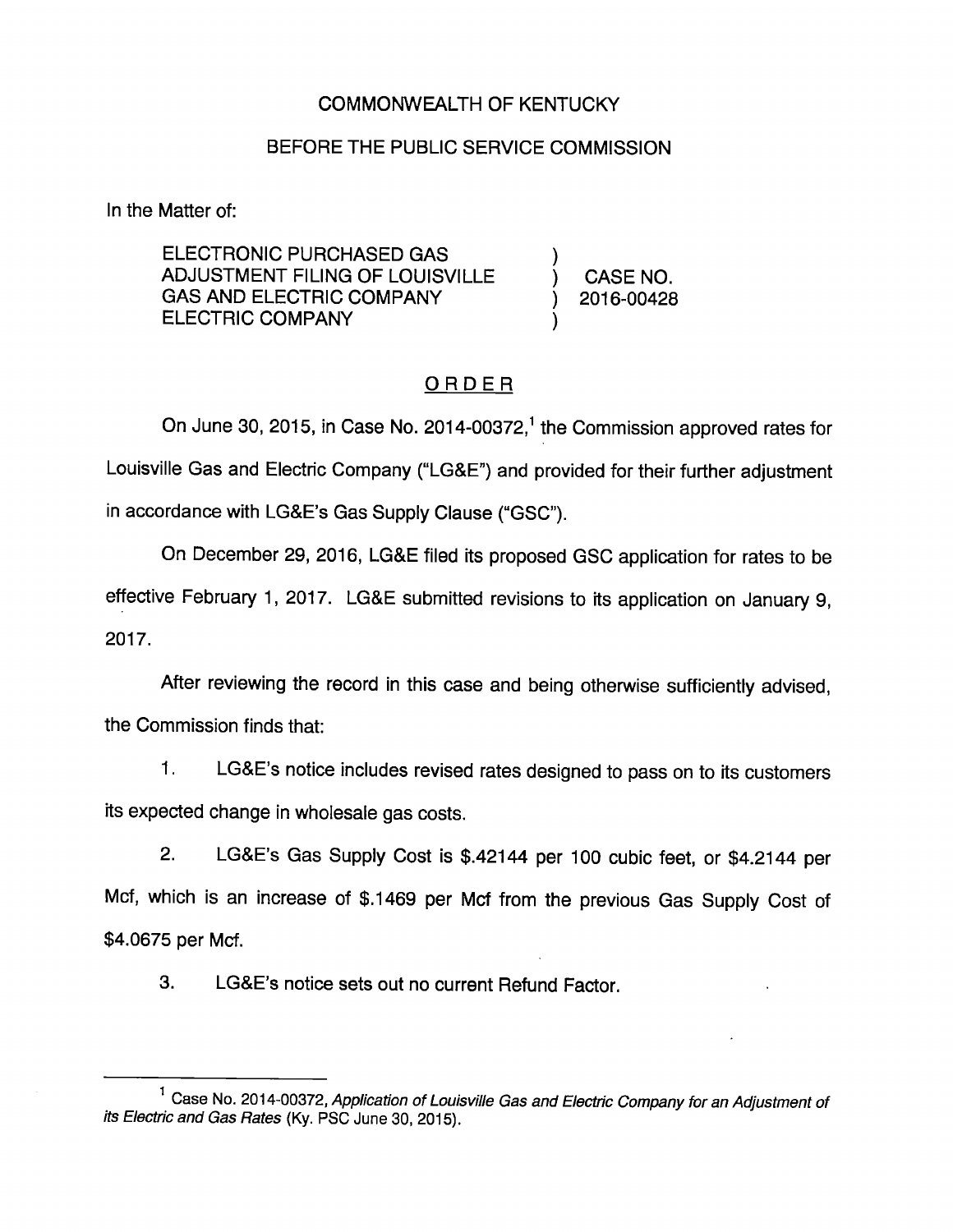4. LG&E's notice sets out a current Gas Cost Actual Adjustment ("GOAA") of (\$.0281) per Met. LG&E's total GOAA Is \$.0561 per Met, which is an increase of \$.0302 per Mcf from the previous total GOAA of \$.0259 per Mcf.

5. LG&E's notice sets out a (\$.0131) per Mcf current Gas Cost Balance Adjustment ("GCBA"), which is a decrease of \$.0043 per Mcf from the previous GCBA of (\$.0088) per Mcf.

6. LG&E's notice sets out a Performance-Based Rate Recovery Component ("PBRRC") of \$.0376 per Mcf, which is an increase of \$.0080 per Mcf from its previous PBRRC of \$.0296 per Mcf.

7. LG&E's Gas Supply Cost Component ("GSCC") is \$.42950 per 100 cubic feet or \$4.2950 per Mcf, which is an increase of \$.1808 per Mcf from the prior GSCC of \$4.1142 per Mcf.

8. The rate as proposed by LG&E and set forth in the Appendix to this Order is fair, just, and reasonable, and should be approved for gas supplied by LG&E on and after February 1, 2017.

IT IS THEREFORE ORDERED that:

1. The rate proposed by LG&E and set forth in the Appendix to this Order is approved for gas supplied by LG&E on and after February 1, 2017.

2. Within 20 days of the date of this Order, LG&E shall file with this Commission, using the Commission's electronic Tariff Filing System, revised tariff sheets setting out the rate approved herein and reflecting that it was approved pursuant to this Order.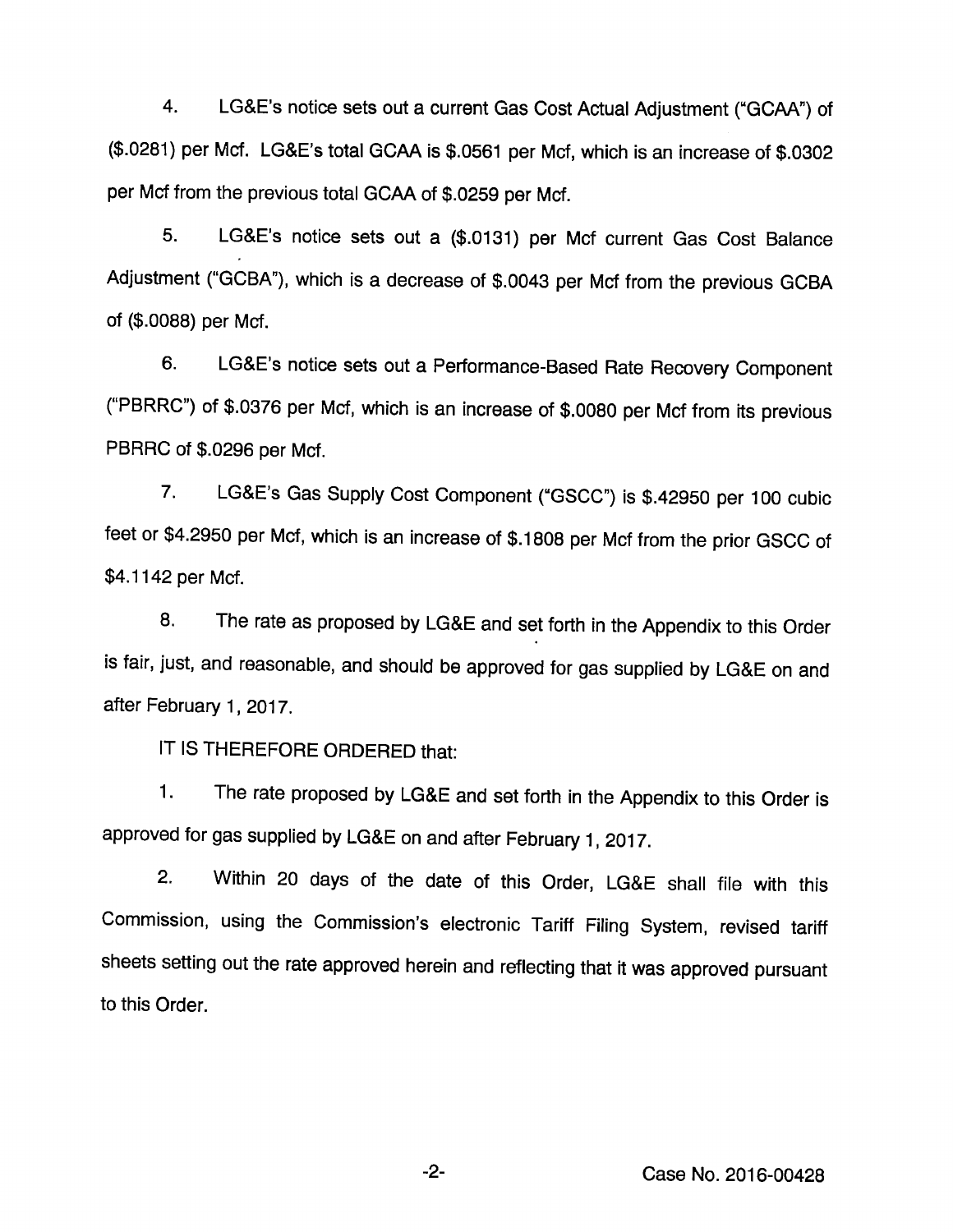# By the Commission



ATTEST:

Vadheus Executive Director

Case No. 2016-00428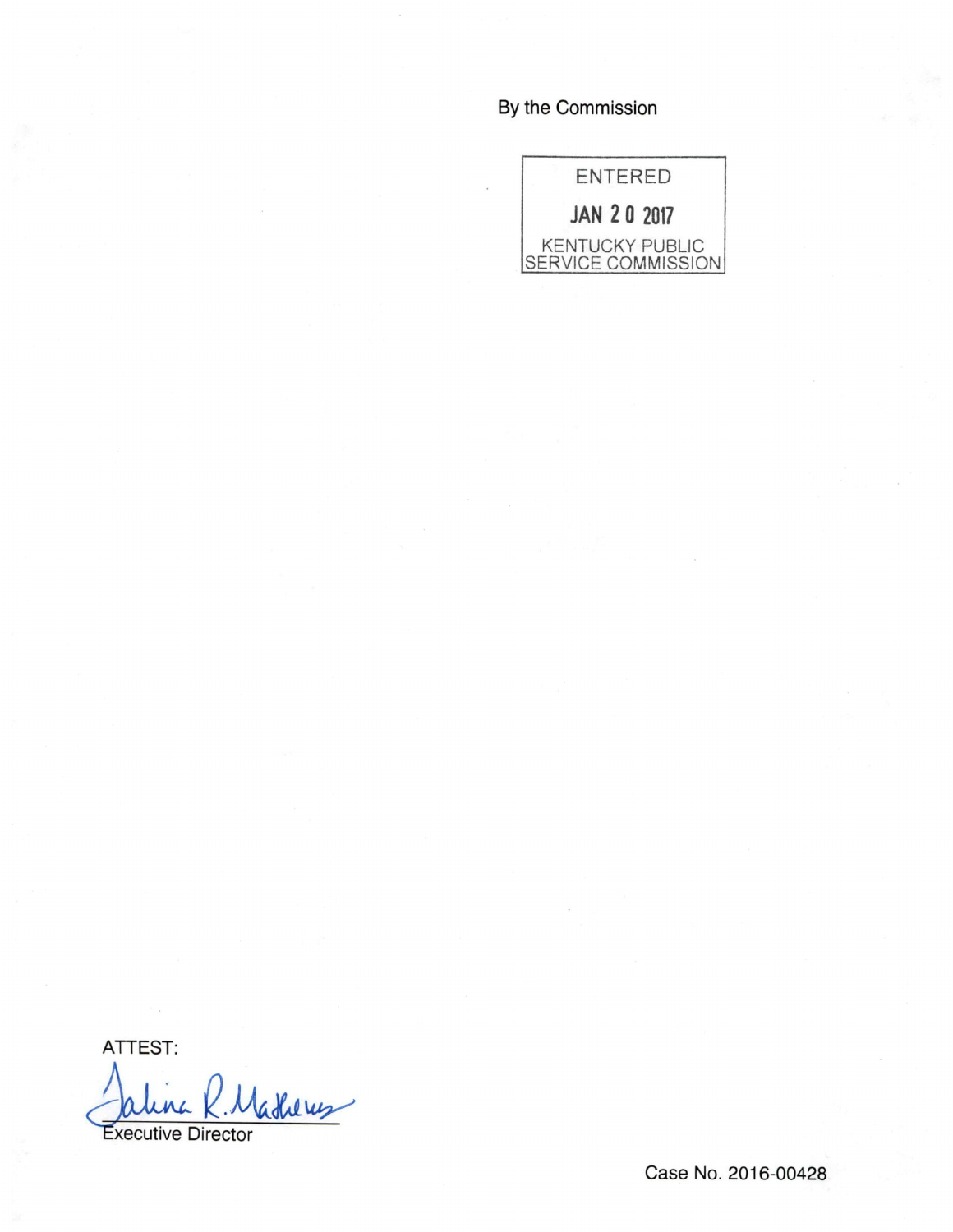#### APPENDIX

### APPENDIX TO AN ORDER OF THE KENTUCKY PUBLIC SERVICE COMMISSION IN CASE NO. 2016-00428 DATED **JAN ZU ZUI/**

The following rates and charges are prescribed for the customers served by Louisville Gas and Electric Company. All other rates and charges not specifically mentioned herein shall remain the same as those in effect under authority of the Commission prior to the effective date of this Order.

## **Gas Supply Cost Component**

The total Gas Supply Cost Component shall be \$.42950 per 100 cubic feet for gas supplied on and after February 1, 2017.